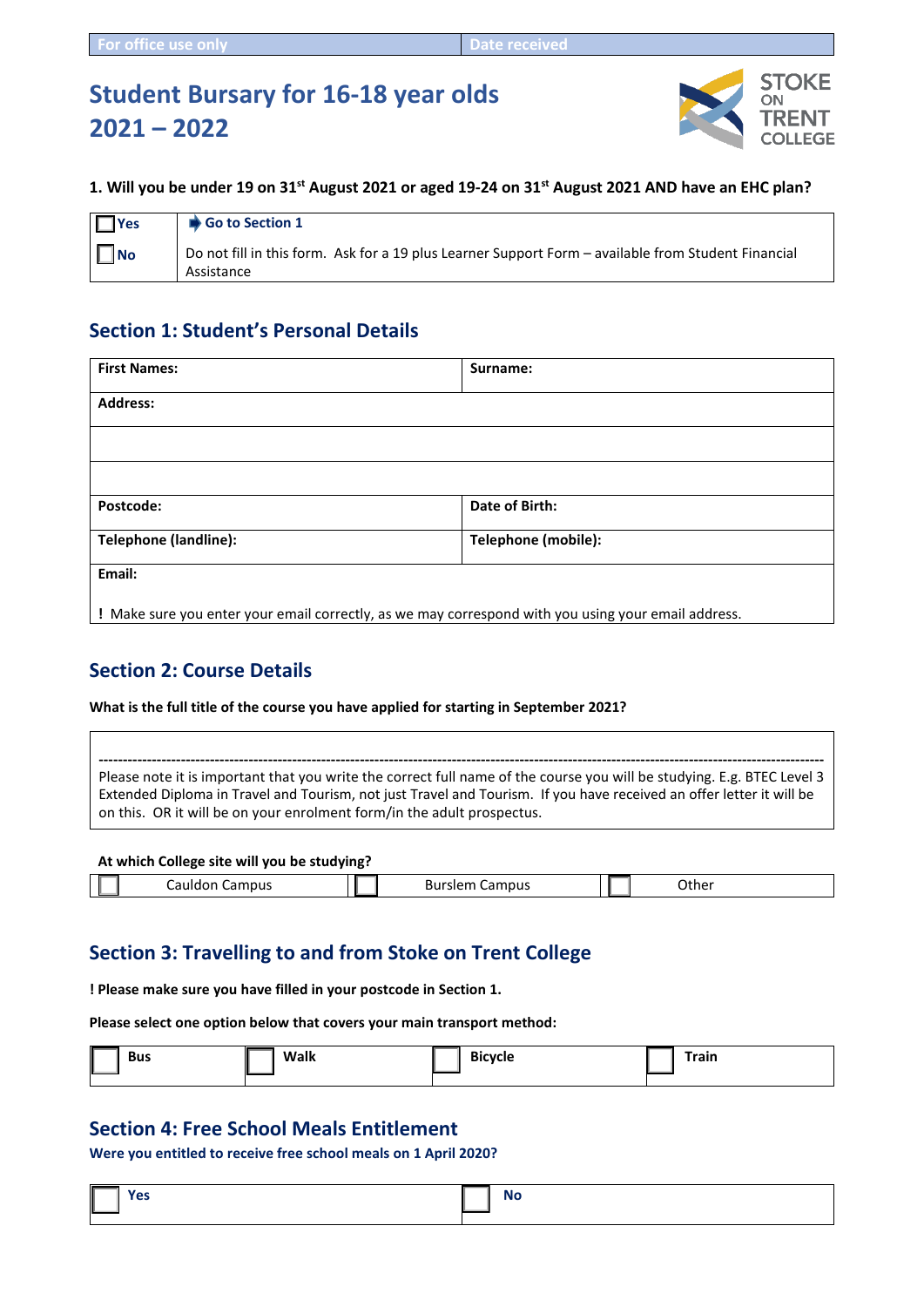# **Section 5: Student's Personal Details**

| Are you (the student) a parent yourself who is mainly responsible for at least one child for whom you claim child                                                                                                                                                                                                                                                                                           |
|-------------------------------------------------------------------------------------------------------------------------------------------------------------------------------------------------------------------------------------------------------------------------------------------------------------------------------------------------------------------------------------------------------------|
| benefit?<br>Yes<br>! Please provide evidence of your receipt of child benefit.<br><b>No</b>                                                                                                                                                                                                                                                                                                                 |
| Please read through the statements below and tick the one which applies to you (please tick one box only)                                                                                                                                                                                                                                                                                                   |
| I claim Income Support or Universal Credit in my own right because I live independently or<br>$\overline{A}$<br>financially support someone living with me such as a child or partner<br><b>Please go to Section 6</b>                                                                                                                                                                                      |
| I am in the care of the Local Authority, a care leaver or living with foster parents<br>$\pmb B$<br>Name of social worker<br>Contact Number<br><b>Please go to Section 6</b>                                                                                                                                                                                                                                |
| I If this is a private foster care arrangement please tick box E                                                                                                                                                                                                                                                                                                                                            |
| I claim Employment and Support Allowance or Universal Credit as well as Personal Independence<br>C<br>Payment or Disability Living Allowance<br><b>Please go to Section 6</b><br>I If this is a private foster care arrangement please tick box E                                                                                                                                                           |
| I (the student) consider myself to be a Young Carer and am registered with a local carer<br>organisation<br>! A young carer is a young person who looks after a family member because they have an illness or<br>disability, or has a drug/alcohol addiction<br>Please go to Section 6                                                                                                                      |
| I live independently<br>! My circumstances are not any of those described above.<br>E<br>If you have ticked this box - We will require additional evidence that you live independently.<br>Please contact Student Financial Assistance by emailing studentassistance@stokecoll.ac.uk<br>I live with at least one of my parent(s)/ carer(s) or guardian(s) who is mainly financially responsibler<br>for me. |
| F<br>Please ask your parent(s), care(s)/guardian(s) to fill in Section 7 and 8                                                                                                                                                                                                                                                                                                                              |
| I live with my spouse or partner.<br>Please fill in Section 7 and 8 with your spouse or partner<br>G                                                                                                                                                                                                                                                                                                        |

# **Section 6: Evidence Required if you have ticked boxes A, B, C or D**

#### **If you have ticked boxes A, B, C or D please fill in this section.**

| <b>Personal Circumstances</b>                                                                                                                                 | <b>Evidence Required</b>                                                                                                                                                                                                                                                        | <b>Please tick to confirm</b><br>evidence enclosed |
|---------------------------------------------------------------------------------------------------------------------------------------------------------------|---------------------------------------------------------------------------------------------------------------------------------------------------------------------------------------------------------------------------------------------------------------------------------|----------------------------------------------------|
| In receipt of Income Support or<br>Universal Credit and live<br>independently or financially<br>support someone living with<br>you $-$ e.g. child or partner. | Up to date award letter which states entitlement to<br>Income Support<br>or<br>Up to date Universal Credit Statement, which shows<br>your current monthly income.<br>We may also ask for evidence of living independently<br>e.g. a tenancy agreement in your name.             |                                                    |
| In care of Local Authority, Care<br>Leaver, Living with foster<br>parents (not a private foster<br>care arrangement).                                         | A letter from your Local Authority which confirms this.                                                                                                                                                                                                                         |                                                    |
| In receipt of Employment and<br>Support Allowance or Universal<br>Credit as well as Personal<br>Independence Payment or<br>Disability Living Allowance.       | Up to date award letter which states entitlement to<br>Employment and Support Allowance or up to date<br>Universal Credit statement which shows your current<br>monthly income<br>and letter showing receipt of Personal Independence<br>Payment or Disability Living Allowance |                                                    |
| Registered Young Carer                                                                                                                                        | Letter from your local Carer Organisation which<br>confirms you are registered Young Carer                                                                                                                                                                                      |                                                    |

 **IF YOU HAVE FILLED IN THE ABOVE BOX GO STRAIGHT TO Section 9 – THE DECLARATION AT THE END OF FORM**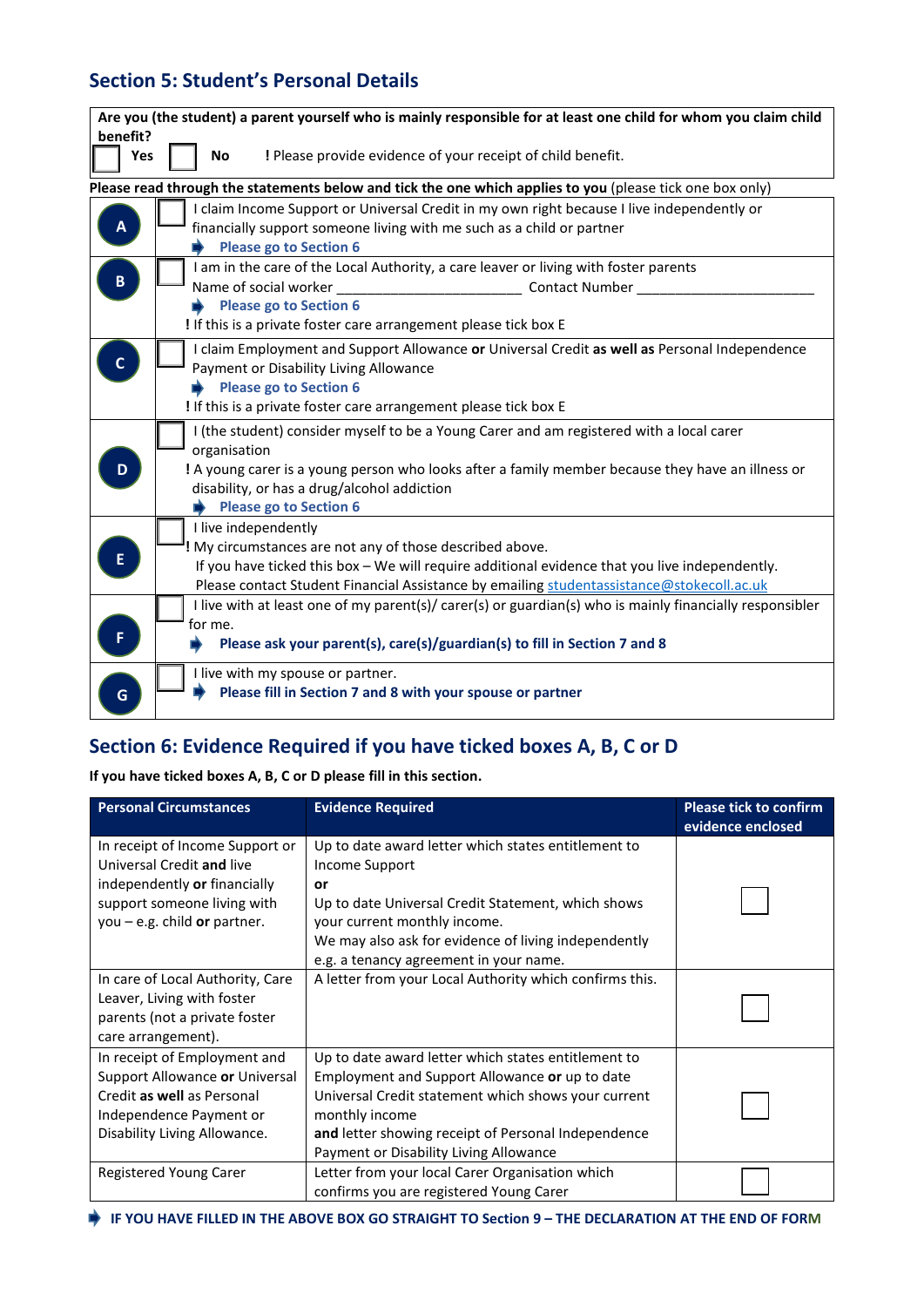| For office use only |  | <b>↓ Date received</b> |
|---------------------|--|------------------------|
|---------------------|--|------------------------|

### **Section 7: Household Details**

**Please enter details of Student's Parent(s)/Carer(s)/Guardian(s) or Spouse/Partner as applicable in table below. If you live with both parents/carers/responsible adults, please enter both their details.**

| <b>Adult A</b>  | <b>First name</b>              | <b>Surname</b> |  |
|-----------------|--------------------------------|----------------|--|
|                 | <b>Relationship to Student</b> |                |  |
|                 |                                |                |  |
| <b>Adult B</b>  | <b>First name</b>              | <b>Surname</b> |  |
| (If applicable) | <b>Relationship to Student</b> |                |  |

### **Section 8: Household Income Details**

**Please tick all boxes which apply to your household and show your current financial circumstances. Do not include any money the student may be earning from part time employment**

**! Do not hand this form in without the correct evidence**

| <b>Income Benefit</b>                                                             | <b>Evidence Required</b>                                                                                                                                                                                      | <b>Tick to confirm</b><br>evidence enclosed<br>with application |
|-----------------------------------------------------------------------------------|---------------------------------------------------------------------------------------------------------------------------------------------------------------------------------------------------------------|-----------------------------------------------------------------|
| Working Tax Credit and/or Child Tax<br>Credit                                     | All pages of your new 2021/2022 Tax Credit award<br>notice or Final 2020/2021 tax credit award notice<br>which correctly states your income for 2020/2021 or<br>your Annual Review for Year Ended 05/04/2021. |                                                                 |
| <b>Universal Credit</b>                                                           | Your three most recent Universal Credit statements<br>from DWP, which state your monthly income.                                                                                                              |                                                                 |
| Earnings from Employment                                                          | We need one current wage slip from each person<br>who is working.                                                                                                                                             |                                                                 |
| Earnings from Self Employment                                                     | Self - Assessment Tax Calculation for 2020 - 2021<br>(Form SA302).                                                                                                                                            |                                                                 |
| Income Support                                                                    | Recent award letter dated within 3 months which<br>states entitlement to Income Support                                                                                                                       |                                                                 |
| Job Seeker's Allowance                                                            | Recent award letter dated within 3 months which<br>states entitlement to Income based or Contribution<br>based Job Seekers Allowance.                                                                         |                                                                 |
| <b>Employment and Support Allowance</b>                                           | Recent award letter dated within 3 months which<br>states entitlement to Income Related or<br>Contribution based Employment Support Allowance.                                                                |                                                                 |
| <b>Guarantee Element of Pension</b><br>Credit                                     | Recent letter from the pension service dated within<br>3 months which states entitlement to Pension<br>(guarantee) Credit                                                                                     |                                                                 |
| Support Under Part VI of the<br>Immigration and Asylum Act 1999                   | Arc Card and Asylum Support letter or Section 4 -<br><b>Support Grant letter</b>                                                                                                                              |                                                                 |
| State, Occupational or Personal<br>Pension                                        | Recent award letter from DWP or letter from<br>relevant organisation dated within 3 months, which<br>shows the amount of payment received.                                                                    |                                                                 |
| Any income (Do not include Child<br>Benefit, DLA, PIP or Attendance<br>Allowance) | We need to know if you have any income other than<br>those listed above. If you have, please provide<br>relevant evidence.                                                                                    |                                                                 |

 **NOW GO TO Section 9 – THE DECLARATION AT THE END OF THIS FORM**